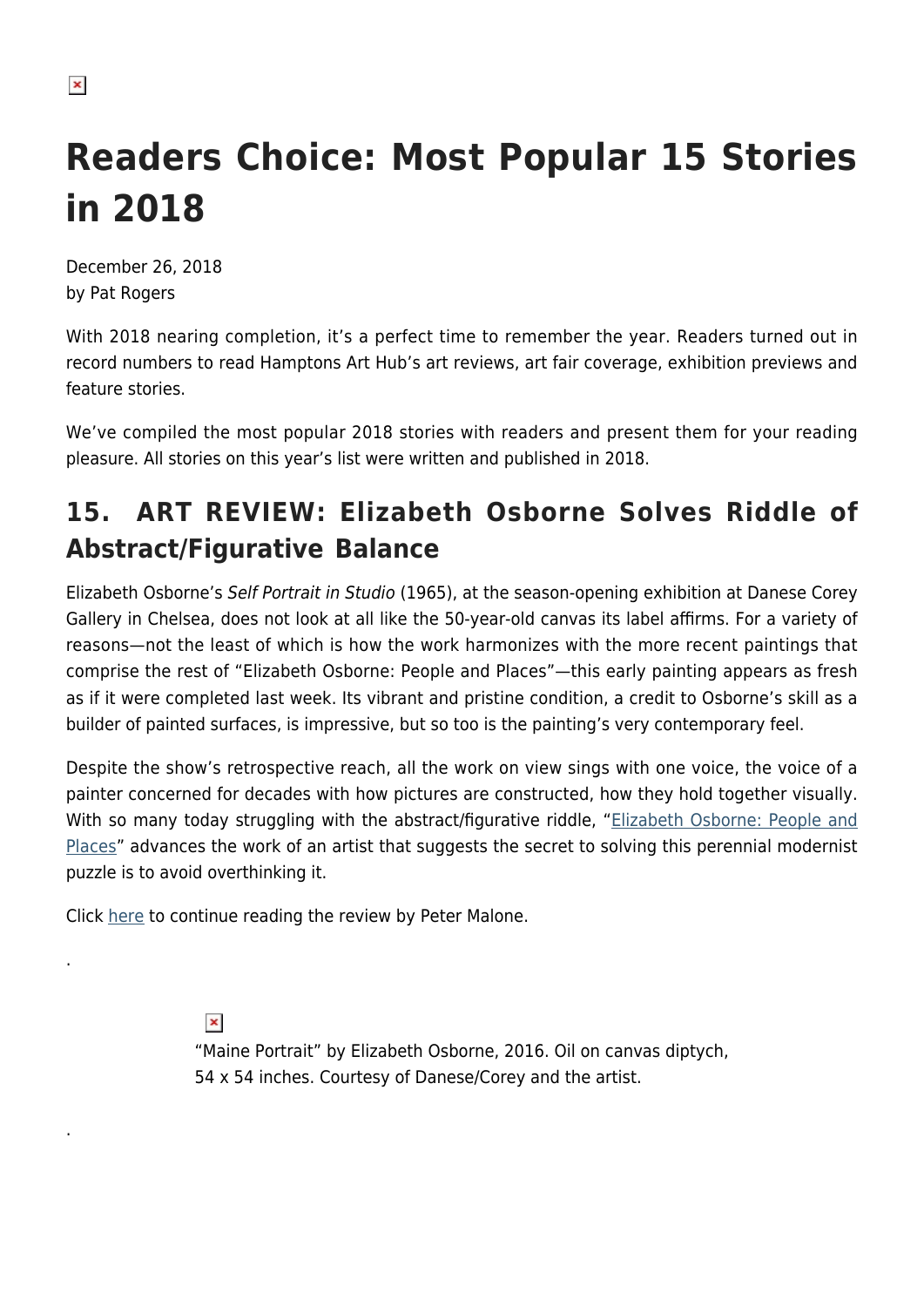# **14. ART REVIEW: Artist Collaborative Spirit Infuses All Female Show on the North Fork**

At Castello di Borghese Vineyard on the North Fork, a large window divides the entryway of the tasting room from a barn-like rear gallery. Currently obscuring the view through the glass is an artwork by [Chamberlin Newsome](http://www.chamberlinnewsome.com/) that consists of a number of extracted book pages. Painted over messily in a mix of different colors, the pages hang suspended by paper clips from three tiers of thread. Titled The Host, and originally dating to 2017, this site-specific version of the work at the Cutchogue, NY vineyard was installed by artist-curator [Kara Hoblin](http://www.karahoblin.com/).

On entering the gallery the appropriation of religious iconography by this iteration of The Host becomes apparent, for its placement below a light-filled arched window and behind a table transforms the work into an altarpiece. That the double pages are arranged in three tiers, alluding to the doctrine of the Holy Trinity, further emphasizes the installation's devotional nature.

Click [here](https://hamptonsarthub.com/2018/08/17/reviews-art-review-exploring-the-expressive-possibilities-pursued-by-women-artists/) to continue reading the art review by Sally Grant.

 $\pmb{\times}$ 

.

.

.

"The Host" by Chamberlin Newsome, 2018. Installation View, Acrylic and Oil on Book Pages. Image courtesy of Anne Sherwood Pundyk.

#### **13. Art Review: A Cy Twombly Odyssey of Pictorial Exploration at Gagosian**

"In Beauty it is finished: Drawings 1951-2008," the [Cy Twombly](https://www.gagosian.com/artists/cy-twombly) exhibition currently on view at [Gagosian](https://www.gagosian.com/) on West 21st Street, is an appropriately expansive tribute to one of the great, and most abstruse, artists of post-war American abstraction.

A career-spanning installation, the show is presented in celebration of the 90th anniversary of the birth of Cy Twombly (1928-2011), and of the completion of the eight-volume Cy Twombly: Catalogue Raisonné of Drawings. To this end, the vastness of Gagosian's 21st Street gallery is a fitting space in which to encounter the work of an artist deeply influenced by the storytelling richness of ancient epic and myth, and to be swept along on Twombly's own odyssey of pictorial exploration.

Click [here](https://hamptonsarthub.com/2018/03/23/reviews-art-review-a-cy-twombly-odyssey-of-pictorial-exploration-at-gagosian/) to continue reading the review by Sally Grant.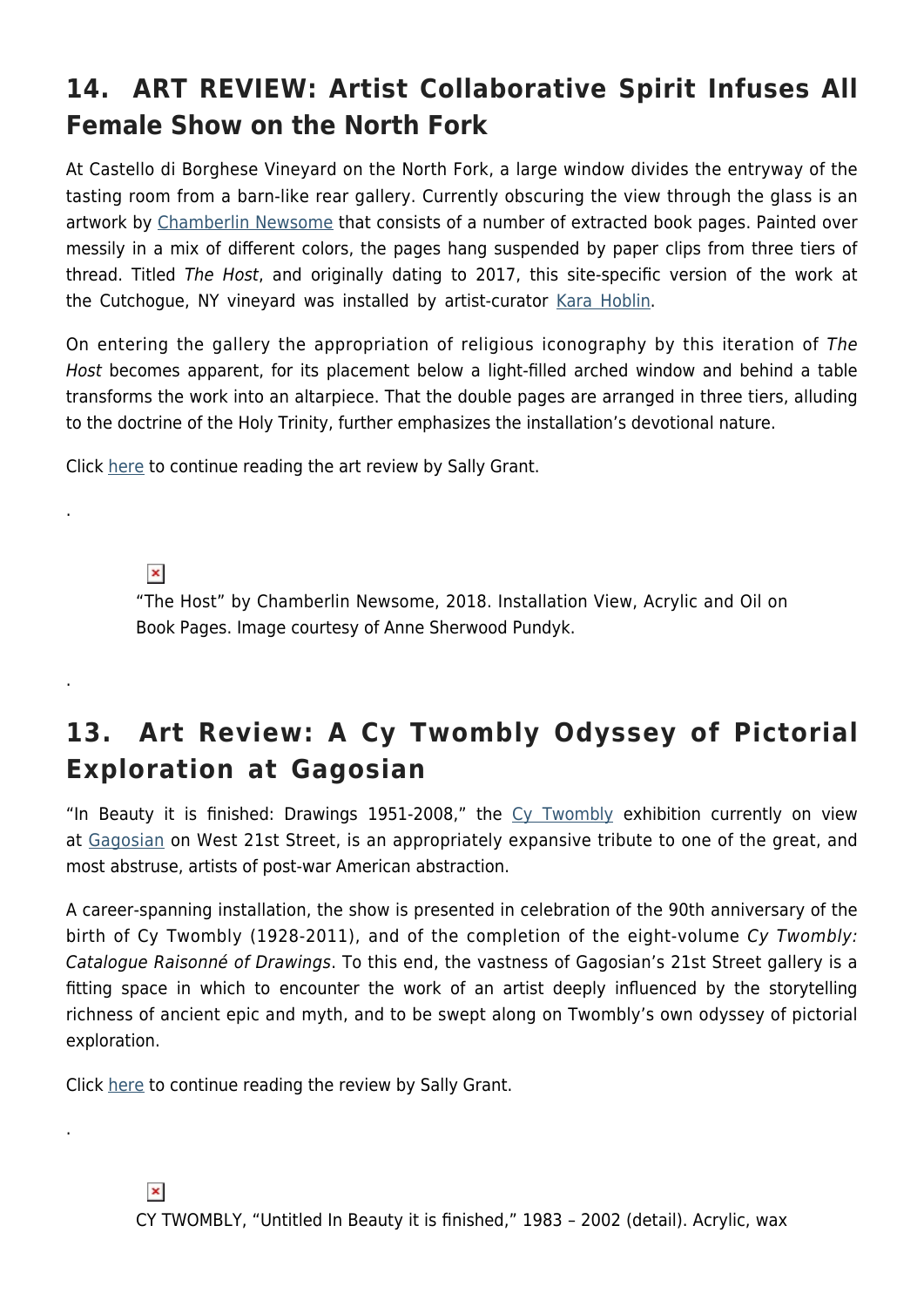crayon, pencil and pen on handmade paper in unbound handmade book, 36 pages. Each page: 22 3/8  $\times$  15 3/4 inches (56.8  $\times$  40 cm). Collection Cy Twombly Foundation. © Cy Twombly Foundation. Courtesy Gagosian.

# **12. CRITIC'S VIEW: Politics, Strangers & Art Not to Miss at Spring/Break 2018**

Spring/Break Art Show returns to the former Condé Nast building in Midtown Manhattan for its 2018 edition. Even before gaining entrance to the elevators that whisk upward to the 22nd or 23rd floor where the art fair was held, it was easy to expect some weirdness. After all, unexpected experiences and unusual sensations are bound to happen when you're a Stranger in a Strange Land (to quote the title of the 1961 science fiction novel by Robert A. Heinlein).

In general, the 2018 edition felt stronger than last year with variations on the theme to be found in every office and cubby that stretched across nearly every square inch of two floors, now filled with edgy contemporary art. Politics of national or international scales were prominent throughout the fair. And, yes, Donald Trump was either directly or indirectly referenced in multiple artist presentations.

Click [here](https://hamptonsarthub.com/2018/03/10/art-fairs-politics-strangers-art-not-to-miss-at-spring-break-2018/) to continue reading an assessment of Spring/Break Art Show by Pat Rogers.

 $\pmb{\times}$ 

.

.

.

.

Artwork by Argus Paul Curated by Valery Jung Estabrook at SPRING/BREAK 2018. Photo: Samuel Morgan Photography. Courtesy of Valery Jung Estabrook.

#### **11. Art in Neon Lights Up the Neuberger Museum of Art**

PURCHASE, NY—Neon gets its due as a medium for art in two exhibitions opening at the Neuberger Museum of Art at Purchase College in Westchester, NY. Opening are "Stephen Antonakos: Proscenium" and "Bending Light: Neon Art 1965 to Now." Both exhibitions are on view from January 28 to June 24, 2018.

"Bending Light: Neon Art 1965 to Now" presents the work of 12 artists who explore neon as material as well as their close collaboration with skilled glass-benders. The exhibition considers the line between commercial and fine art as well as examines the interplay among light, chemistry and artistic vision as artists experimented with the form.

Click [here](https://hamptonsarthub.com/2018/01/25/exhibitions-neon-art-lights-up-the-neuberger-museum-of-art/) to continue reading the preview story by Hamptons Art Hub Staff.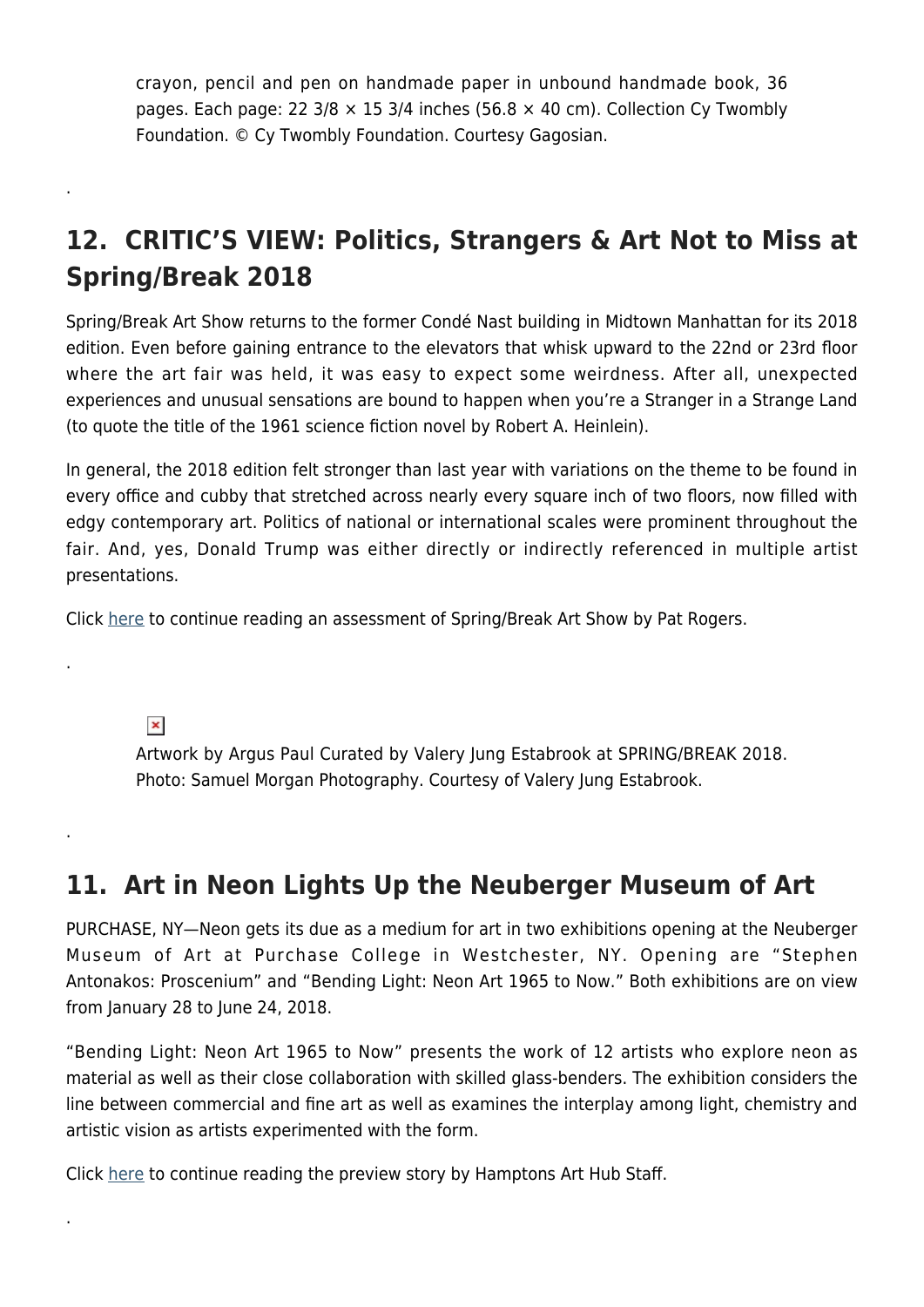$\pmb{\times}$ 

.

.

.

"Proscenium" by Stephen Antonakos, 2000. Neon and painted raceways, overall 20 feet 6 inches x 189 feet. Collection of the Neuberger Museum of Art, Purchase College, SUNY. Photo: Jim Frank.

## **10. Three Art Fairs Return to The Hamptons with Expanded Editions**

Don't believe it when you hear there's only one art fair in The Hamptons this summer. There are actually three. Flying in the face of the notion that art collectors aren't buying enough art to support viable Hamptons art fairs, three art fairs are returning to present expanded editions.

The lineup is Market Art + Design (July 5 to 8, 2018); the Upstairs Art Fair (July 13 – 15, 2018) and The Bridge (September 14 – 16, 2018). Market Art + Design adds an additional 10 exhibitors for 2018, building upon last year's expansion. The more intimate Upstairs Art Fair and The Bridge have also both expanded for 2018 with Upstairs Art Fair boosting its gallery rooster from 12 to 14 and The Bridge doubling the number of exhibitors from 6 to 12 galleries.

Click [here](https://hamptonsarthub.com/2018/07/05/art-fairs-three-art-fairs-return-to-the-hamptons-with-expanded-editions/) to continue reading the news story by Pat Rogers.

 $\pmb{\times}$ 

Market Art + Design 2017. Courtesy of Market Art + Design.

#### **9. ART REVIEW: Offbeat "Cheese Ball Challenge" in Southold Makes Art Lovers Smile, and Think**

As a [museum director](https://hamptonsarthub.com/2017/08/14/news-nassau-county-museum-of-art-appoints-charles-a-riley-ii-as-new-director/) and itinerant art critic, I hit openings all too often. The old joke about Andy Warhol being ready to go to any opening, any time, even the opening of a window, could be slapped on me as well. But I have never, in all my many years of occasionally feigning fascination in exchange for mooching a few glasses of wine, had more fun at an opening than on October 6, 2018 when the "Great Cheese Ball Challenge" pop-up show made its debut, complete with live music and its own theme song, at the Glen Hansen Studio in Southold, NY on the North Fork.

This utterly ridiculous group show of work by 17 East End artists, accompanied by a mini literary festival, was curated by Glen Hansen, a talented painter whose works are in [The Met's](https://metmuseum.org/art/collection/search/486893) [collection](https://metmuseum.org/art/collection/search/486893) and had recently hung in the [Nassau County Museum](http://www.nassaumuseum.com/) during a trompe l'oeil show. The "Great Cheese Ball Challenge" show was presented in his spiffy, well-lit studio and featured a few of his works, including a genuinely terrific abstract painting, Chernobyl Cheese Ball, made under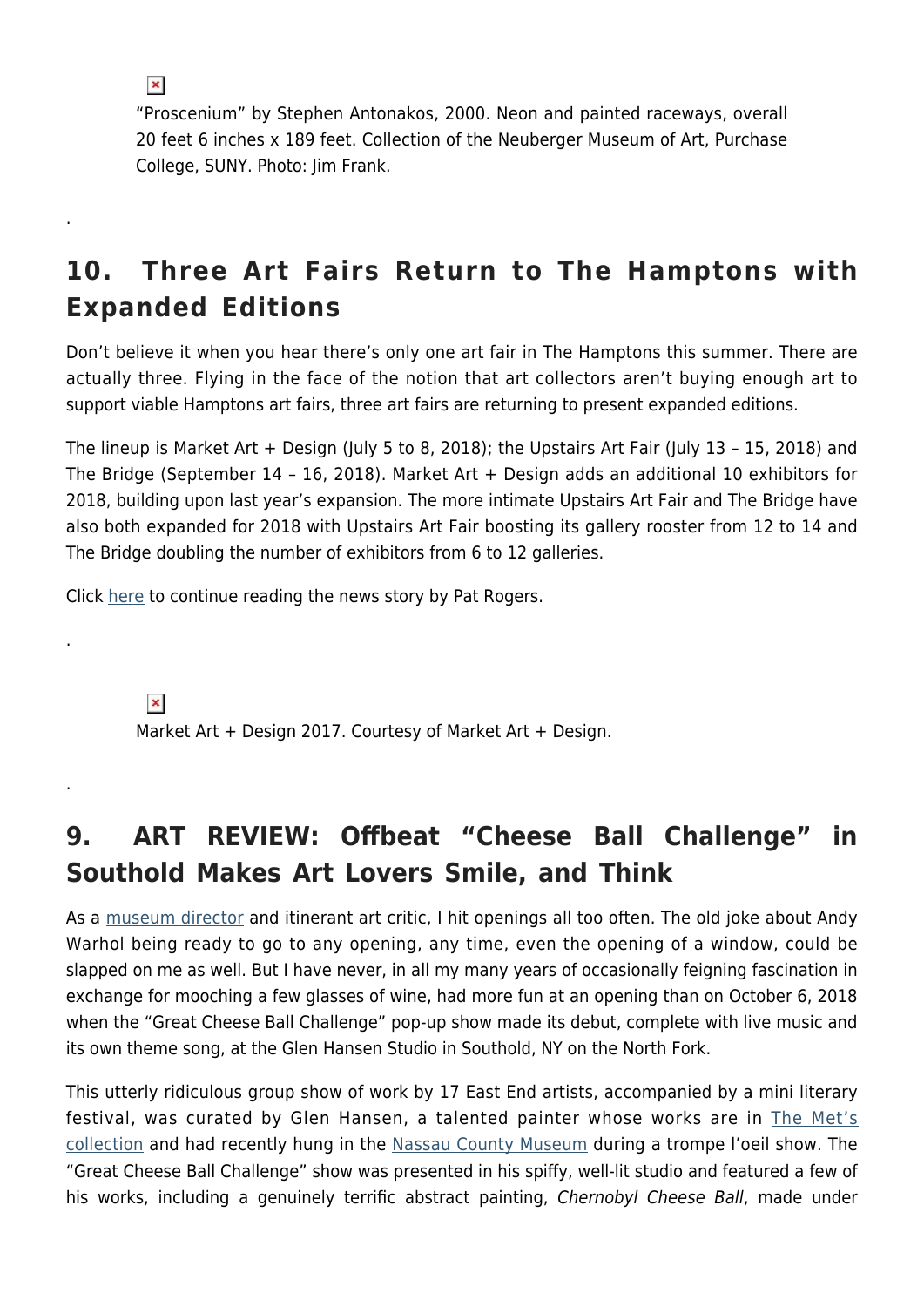a nomme de plume, which reminded me of the work of Nicolas de Stael.

Click [here](https://hamptonsarthub.com/2018/11/02/reveiews-offbeat-cheese-ball-challenge-in-southold-makes-art-lovers-smile-and-think/) to continue reading the art review by Charles A. Riley II.

.

.

.

.

 $\pmb{\times}$ "Holy Cheese Ball!, Batman" by Adam Straus, 2018. Oil on brass leaf on plywood, 24 x 24 inches. Courtesy of the artist.

#### **8. INFLUENCER: Rina Carvajal Is Remaking a Miami Museum, Inside and Out**

Miami, FL—Miami's infamous traffic jams don't stop Rina Carvajal from forging connections with art.

"I'm super interested in public space and art that happens in the city," said Carvajal, executive director and chief curator of the Museum of Art and Design a[t Miami Dade College \(MOAD\).](http://mdcmoad.org/) She's currently presiding over a massive reset of the museum, which had been closed for a year. "I always feel like we don't have public squares here, where people can connect to meet each other. You do everything in a car."

Housed in downtown Miami's [iconic 1925 Freedom Tower,](http://www.mdcmoad.org/freedom-tower/default.aspx) MOAD reopened April 7, 2018 with ambitious exhibits and city-wide programs. Its 17,000 square feet of gallery space has been transformed, although that's not immediately apparent.

Click [here](https://hamptonsarthub.com/2018/06/05/features-rina-carvajal-is-remaking-a-miami-museum-inside-and-out/) to continue reading the feature story by Elisa Turner.

 $\pmb{\times}$ Portrait of Rina Carvajal. © Amalia Caputo, 2009.

#### **7. Paintings by Taylor White: A Stream of Consciousness Made Visible**

Taylor Anton White's solo show in Bellport, Long Island began as an Instagram sighting. MARQUEE PROJECTS gallery director Mark Van Wagner noticed White's artwork online and decided to make a purchase. After a second art purchase, Van Wagner knew he had found an artist worth representing. The Virginia-based artist's second solo show with the Long Island gallery, "1991 Plymouth Voyager, Like New," opened on July 28 and runs through August 26, 2018. Afterwards, his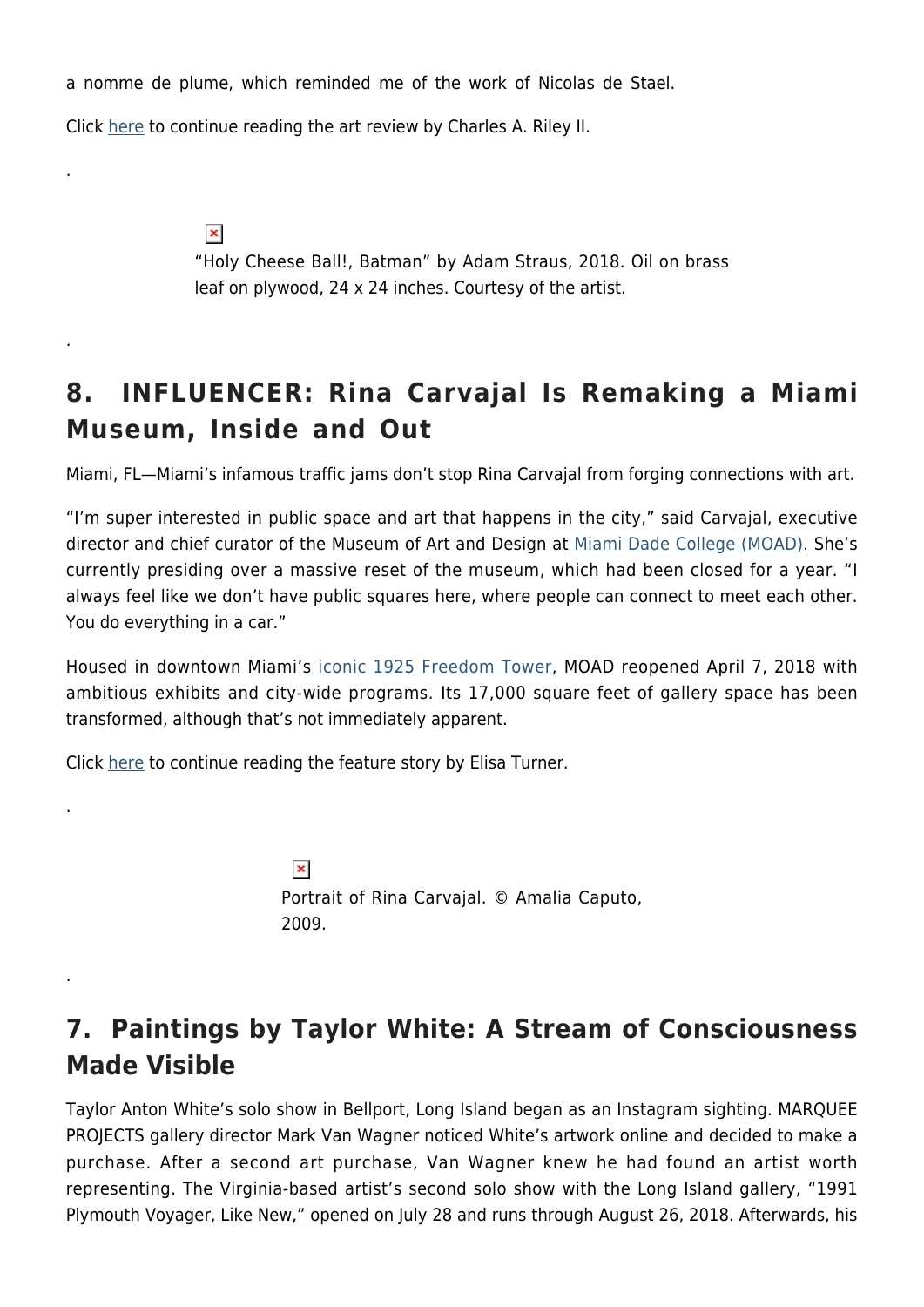art becomes part of a group show [G Gallery](https://www.gexhibit.com/) in Seoul. His work then travels to Berlin for a solo show at [Galerie Kremers](https://galerie-kremers.de/en/home-2/) from September 26 to October 28, 2018.

"In 2016, I noticed his work on a social media art site," Van Wagner said in a recent telephone interview. "So I went ahead and bought a piece, and when it arrived I was so thrilled. It was so much better in person than what I'd seen online. So, I bought another one … I knew Taylor was one artist I wanted to snag."

Click [here](https://hamptonsarthub.com/2018/08/20/artists-a-stream-of-consciousness-on-canvas-in-taylor-white-works/) to continue reading the artist feature by Mary Gregory.

.

.

.

.

 $\pmb{\times}$ "Mom Combs My Hair, Mom Buys Me Rustlers" by Taylor A. White. 2018 Acrylic, oil, charcoal, spray paint, airbrush, stitching on canvas, 61 x 65 inches. Photo by Mark Van Wagner.

## **6. Chelsea Hotel Doors of Famed Creatives Auctioned to Benefit City Harvest**

If you ever wanted to own a piece of Chelsea Hotel history, now is your chance. On Thursday, April 12, 2018, an unusual auction takes place at Ricco/Maresca Gallery and Flowers Galleries in Chelsea, courtesy of Guernsey's. Collectors have the chance to acquire wood or metal doors that opened into rooms where famed artists, authors, musicians, actors and activists made their home.

There are 55 doors in the auction with around half connected to specific creative stars who live there. With a few doors leading into rooms occupied by more than one star, the list includes Mark Twain, Thomas Wolfe, Jim Morrison, Bob Dylan, Madonna, Janis Joplin, Tennessee Williams, Janis Joplin, Humphrey Bogart, Jimi Hendrix, Jerry Garcia, Jackson Pollock, Andy Warhol, Bob Marley, Bon Jovi, Jack Kerouac, Dylan Thomas, Isabella Rossellini, Leonard Cohen, WEB Du Bois, Iggy Pop, Bette Davis, Brian Jones from the Rolling Stones, Liam Neeson, Quentin Crisp, Joni Mitchell, and Herbert Huncke.

Click [here](https://hamptonsarthub.com/2018/04/11/features-chelsea-hotel-doors-of-famed-creatives-auctioned-to-benefit-city-harvest/) to continue reading the auction story by Pat Rogers.

 $\pmb{\times}$ Chelsea Door belonging to Jackson Pollock. Courtesy of Rubenstein Public Relations.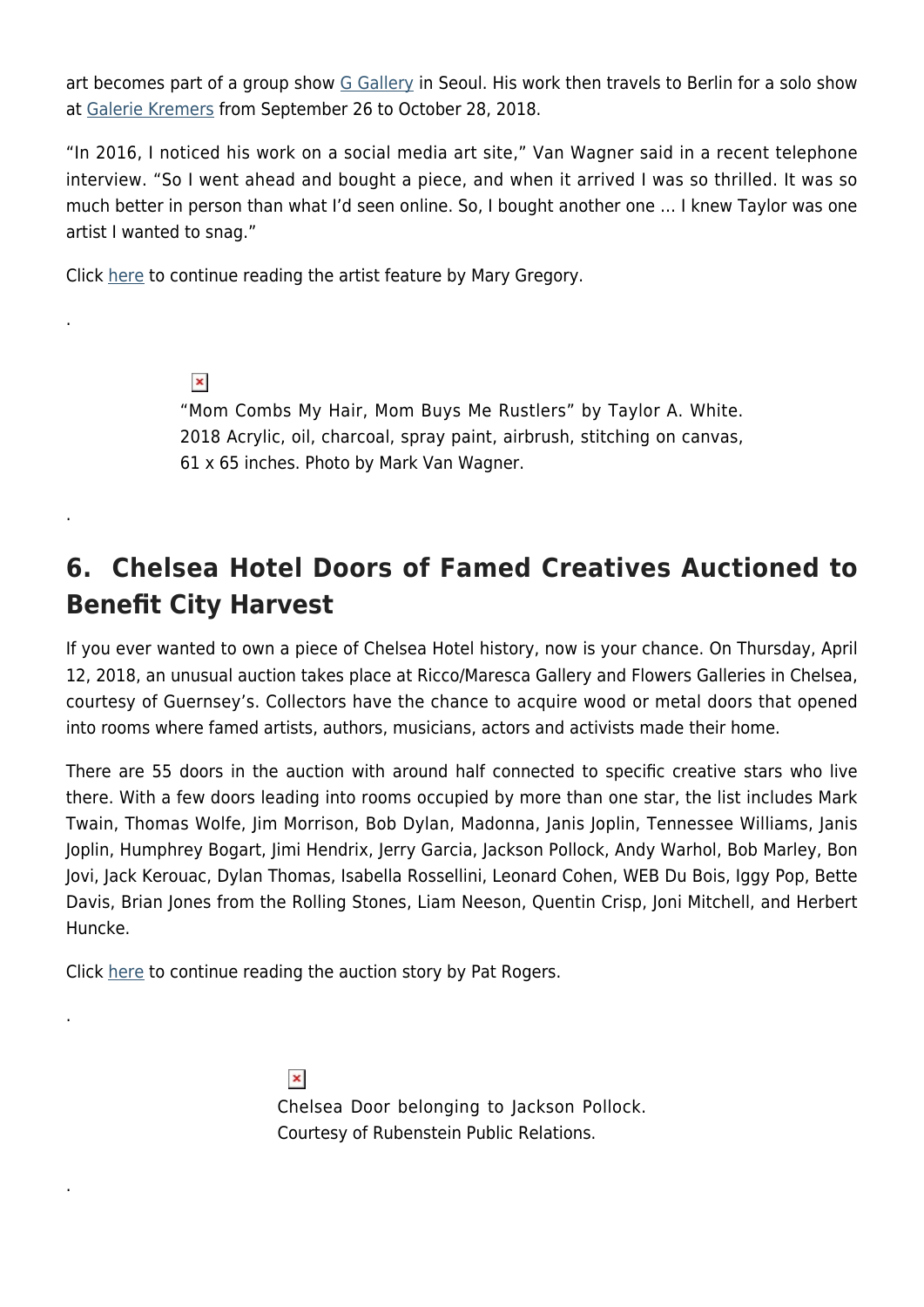# **5. Tony Oursler Unveils New Video Work in October in Riverside Park**

Tony Oursler debuts a larger-than-life video work in New York's Riverside Park on the Upper West Side of New York next month. Commissioned by Public Art Fund, Tear of the Cloud, 2018, will be projected onto the historic West 69th Street Transfer Bridge gantry, the Hudson River, and the surrounding landscape. The cumulative effective will be a dramatic visual and auditory experience inspired by what Oursler describes as the "the mnemonic effect of the river and the many intertwined tropes associated with the Hudson Valley region."

On view from October 10 to 31, 2018 from 7 to 10 p.m. daily (except Mondays) in [Riverside Park](https://www.nycgovparks.org/parks/riverside-park) [South,](https://www.nycgovparks.org/parks/riverside-park) located between 68th and 70th streets near Pier I , Tear of the Cloud is an orchestrated, immersive work that will illuminate the park with a roving cast of characters and iconography, referencing the Hudson River School (the country's first regional artistic movement which gave birth to the initial land preservation movement).

Click [here](https://hamptonsarthub.com/2018/09/20/exhibitions-tony-oursler-unveils-new-video-work-projected-in-riverside-park/) to continue reading the preview story by Pat Rogers.

 $\pmb{\times}$ 

.

.

.

"Tear of the Cloud" by Tony Oursler, 2018. Courtesy of the artist, Lehmann Maupin, New York and Lisson Gallery, New York.

## **4. Governors Island Art Fair Opens Labor Day Weekend, Presenting Installations & Solo Exhibitions**

Governors Island Art Fair (GIAF) opens its 11th edition Labor Day Weekend, featuring a diverse range of emerging, lesser-known and mid-career artists that are both national and international. Opening Saturday, September 1, 2018, GIAF presents the work of hundreds of artists installed in eight historic homes on Colonels Row on Governors Island in New York. The art fair continues through September 30, 2018 and is open weekends only.

Each exhibiting artist is given an entire room or connective space to present their work. Presenting either immersive installations or mini-exhibitions, the dedicated space results in a fair where visitors can experience the distinct approach and techniques by each artist.

Click [here](https://hamptonsarthub.com/2018/08/18/art-fairs-governors-island-art-fair-continues-connection-between-emerging-artists-historic-site/) to continue reading the art fair preview by Pat Rogers.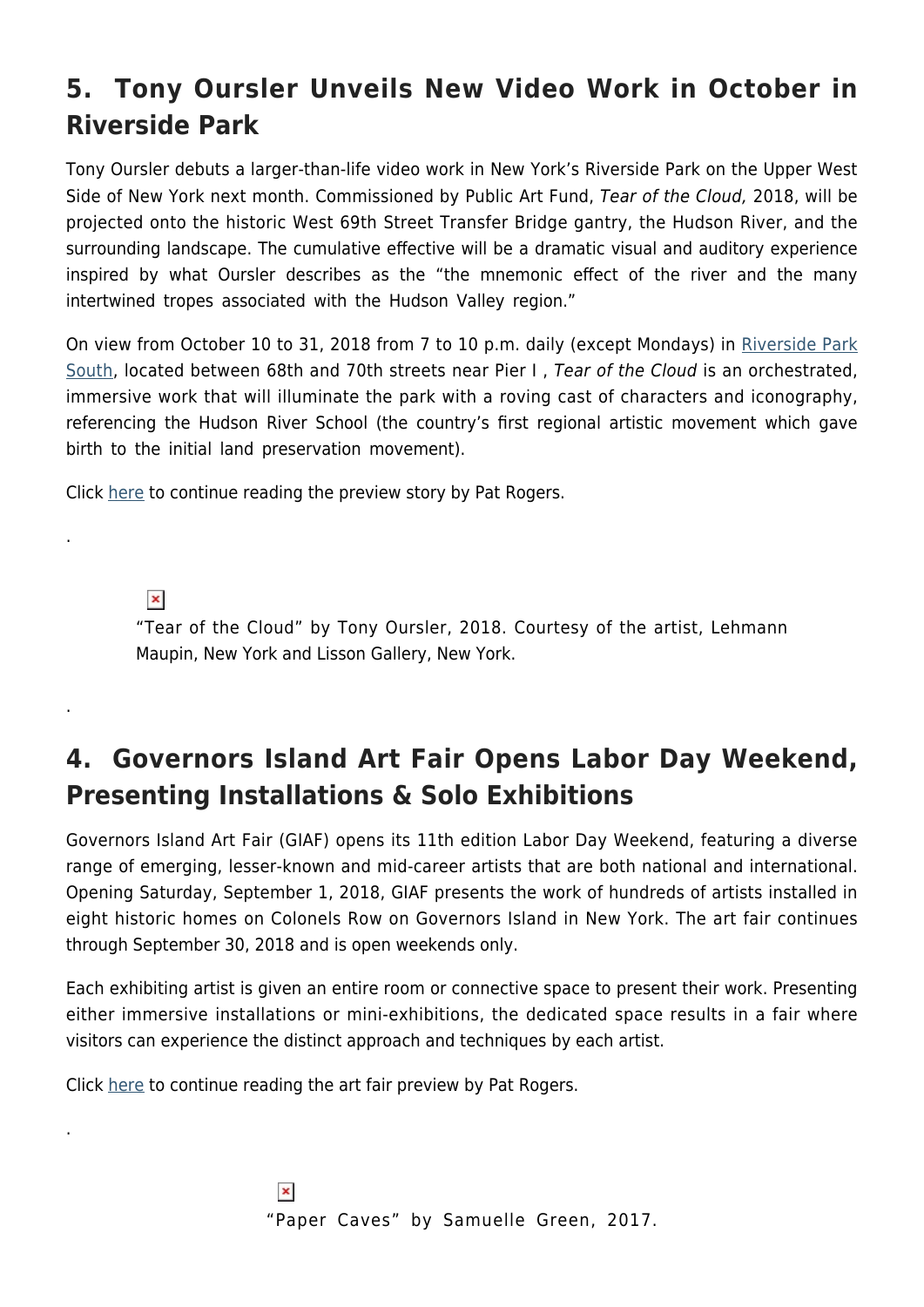Installation Detail. Paper and wire, 2200 sq ft installation. Courtesy the artist and Governors Island Art Fair.

# **3. Creativity & The Law: Collage and Fair Use under the Copyright Laws**

Collage is by its very nature an assemblage, compilation or collection of forms to create a new whole. Oftentimes, artists will use an existing work or a portion of an existing work in their collage that may be protected by U.S. Copyright laws. In the case of previously existing works that are considered to be in the public domain, the artist is free to use that work without concern.

Works that are in the public domain are those that are no longer protected by copyright because the copyright expired. Copyright protection does not last forever, and the term of a copyright depends upon when it was first created. Anyone can use a work that is in the public domain without obtaining permission, but no one can ever own it.

Click [here](https://hamptonsarthub.com/2018/05/16/features-creativity-the-law-collage-and-fair-use-under-the-copyright-laws/) to continue reading the story by Kathryn Dalli of [Twomey, Latham, Shea, Kelley, Dubin &](https://suffolklaw.com/) [Quartararo, LLP.](https://suffolklaw.com/)

> $\pmb{\times}$ Kathryn Dalli.

.

.

.

#### **2. Have an Invite? The Bridge Car Show Presents Over 150 Rare Cars and an Intimate Art Fair**

The Bridge car show returns to the private golf club in Bridgehampton, NY on Saturday, September 15, 2018, set on site of the historic [Bridgehampton Race Circuit](http://bridgehamptonraceway.net/). Paying tribute to the club's racing heritage, the invite-only event will present over 150 ground breaking cars as well as a few private planes for the invited to peruse. Growing from 100 cars displayed at last year's presentation, the car show is presented by Swiss watch manufacturer Richard Mille who will sponsor the elite event through 2020.

The only event of its kind, The Bridge (taking place at The Bridge golf club) quickly gained acceptance as a "must-attend" event among auto enthusiasts and automakers in the luxury market, some who are now launching new designs or choreograph special experiences at The Bridge. This includes Terrafugia who will demonstrate their new Transition prototype, the world's first practical flying car, and Karma Automotive who unveils a new special edition, hand-painted Verbicky Art Car. Richard Mille will debut a never-before-seen limited edition watch for the